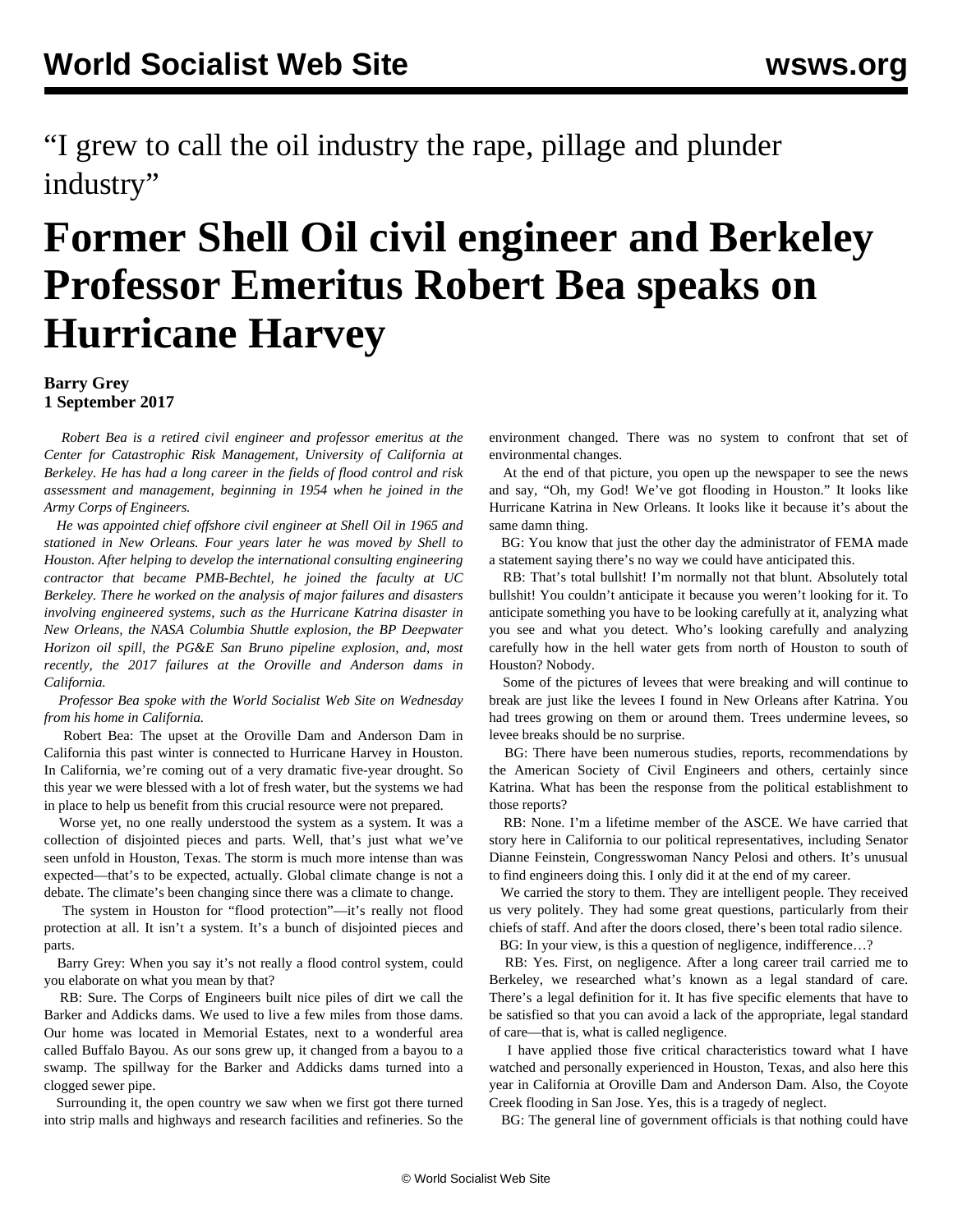been done. What could have been done?

 RB: An excellent question. Recognizing a problem is only the first step. I have networked with 26 different countries around the world. In my field development work, I was able to bring colleagues, experienced old people like me, from countries like the Netherlands here to the United States.

 The Netherlands particularly is of interest to me because that is really a low-lying country. Yet the Dutch have quit sticking their fingers in the dyke and have learned to protect themselves from a vital resource called water. They have done some marvelous things to manage water risks, largely after the catastrophic flooding of 1956 that affected 80 percent of their country and damn near wiped the Netherlands off of the global map.

 They even have an overarching governmental organization, a water risk management commission, that spans the entire country. They've applied very advanced risk management technology and they've bonded with some other advanced countries to implement that technology, so today the country is controlling water.

 They had to do it over a long period of time. They had to learn, as they put it, to give water room. Water needs to be treated with respect. It has to flow from one spot to another. You've got to give it an open watercourse.

 You can't have a plugged-up pipe like Buffalo Bayou, filled with swamp material and trees, trying to let water out of the Addicks Dam to get to the Gulf of Mexico. It has to be a coherent, respectful system. Yes, it costs money, but it costs far less than the destruction of the country of the Netherlands.

 So they learned that lesson, and they make smaller, annual incremental investments, and boy are they stingy with their money! They make sure that the right money reaches the right places. And it's not a political money distribution process. They want it to be distributed according to the mitigation of the risk they are facing. Notice how different that story is than what goes on here in our blessed United States.

 BG: What does go on in the blessed United States? What are the priorities here?

 RB: Because of the blessings in the United States, particularly monetary blessings, we have the approach of watching things fail and then calling it a natural disaster. It's an approach that places our infrastructure at risk.

 BG: But those monetary blessings increasingly are unequally distributed.

RB: Yes, that's right. That is exactly right.

 BG: One of the things both Katrina and Harvey have revealed is the tremendous levels of poverty that exist.

 RB: Yes. In New Orleans, my family got flooded out there in 1965, Hurricane Betsy. Our first home was in New Orleans east. Why did we buy a house in New Orleans east? Well, elevation minus 20 feet in reference to sea level. It was cheap. Of course, when the levees first broke there in 1965, that was the first area to get flooded.

 We got wiped out, but I had a pretty damn good job working for Shell Oil Company at that time, so we could recover quickly. We sure had some neighbors who couldn't. They didn't have as good jobs. They didn't have parents who were on high ground who could help support their recovery. By the way, there was no FEMA in those days, thank God. There wasn't any 100-year flood insurance either in those days. But we recovered because we had the support.

 But the poor populations that don't have that support are truly screwed. Look at what happened after Katrina in the Houston Astrodome. It was filled with evacuees from New Orleans. Well, today we have the Houston convention center filled with evacuees again, this time from Houston. And many of the people who are there are people who don't have all these blessings. So there is a disproportional effect on what we call the disadvantaged communities.

 BG: On the other hand, there are people who are making money. If there had not been this massive and rapid development …

RB: Fueled by oil and gas. See, that's what brought us to Houston. I

was employed by Shell. I was chief offshore engineer for Shell. I worked in downtown Houston. Next door we had Exxon, further down the street, Mobil. Later there were some guys from Sohio, British Petroleum, now known as BP. It is an oil and gas center. That was what was fueling that paving I was talking about that surrounded us in Houston.

 BG: Why are they so interested in paving everything over and expanding and building and developing and destroying wetlands and prairie lands? What's in it for them?

 RB: Well, the first answer I'll give, it's honest, not filtering the words. It comes from very extensive experience with the oil and gas industry internationally. I grew to call it the rape, pillage and plunder industry. Those are pretty severe negative words, but I came to understand that it's very much like a mountain lion.

 Mountain lions are actually very interesting beasts. They're very efficient and effective at what they do. But if you're prey and you turn your back on this lovable creature, it can eat you alive.

 Well, the industry is a group of people charged with doing one thing, and that's to produce oil and gas resources. And they've got to do that with acceptable profitability, so this very severe negative thing I said about rape, pillage and plunder is actually the natural outcome of a very powerful commercial industry. It's the largest and most powerful commercial and industrial enterprise in the history of this earth, including the military enterprise.

 BG: If Houston had not expanded as it did and paved over these natural lands, how much of a difference do you think that alone would have made in terms of the impact of the hurricane?

 RB: Look at Lake Charles, Louisiana, which is probably getting rainfall from Harvey right now. It has refineries, etc., but it has merged in a much more respectful way with the environment that preceded it. I can already tell you—I know it's dangerous to predict these kinds of things—but there's not going to be nearly the disaster there as the one that has hit Houston.

 BG: Because of the fact that they haven't destroyed all of these natural absorbing lands?

 RB: Bingo! Unfortunately, it's not largely been the product of a plan. It's actually been a product of a series of circumstances that didn't allow it to become a paved strip mall.

 BG: Aside from not having all this unchecked development, what else could and should have been done to minimize the impact of a hurricane or a major storm? What other things could have been done in the Houston area?

 RB: Bring over a whole bunch of smart, experienced people from the Netherlands and say, "OK, we want to develop this area so that it can look like Rotterdam." That's a very vital port. It's got manufacturing, petroleum refining facilities, all sorts of things that provide goods and services to and from the Netherlands.

 Bring them over and say, "OK, Dutch guys, we're not going to stick fingers in our dykes anymore. We don't have a lot of money, so we're going to have to spend money cautiously, stingily if you will, carefully. And we want to manage water with respect. We're going first to develop a coherent, integrated system, and that system has to include the environment. And that environment has to include people, their welfare, which has to be provided for."

 Let's start thinking long-term, not short-term. Here in the United States, we like to fix it fast and go back to our enjoyable lives. Sorry, but you can't work problems like this short-term. So it's got to be a long-term vision that says, OK, this can be done correctly. We've learned how to do it correctly in other parts of the world. Let's take the best of that knowledge, let's manage our resources very carefully—you might call it being stingy—using the best of the knowledge about how to do this and let's go to work. And understand that the process can never stop.

 That's a real change in thinking, and we haven't shown signs of that change in thinking here in our blessed United States.